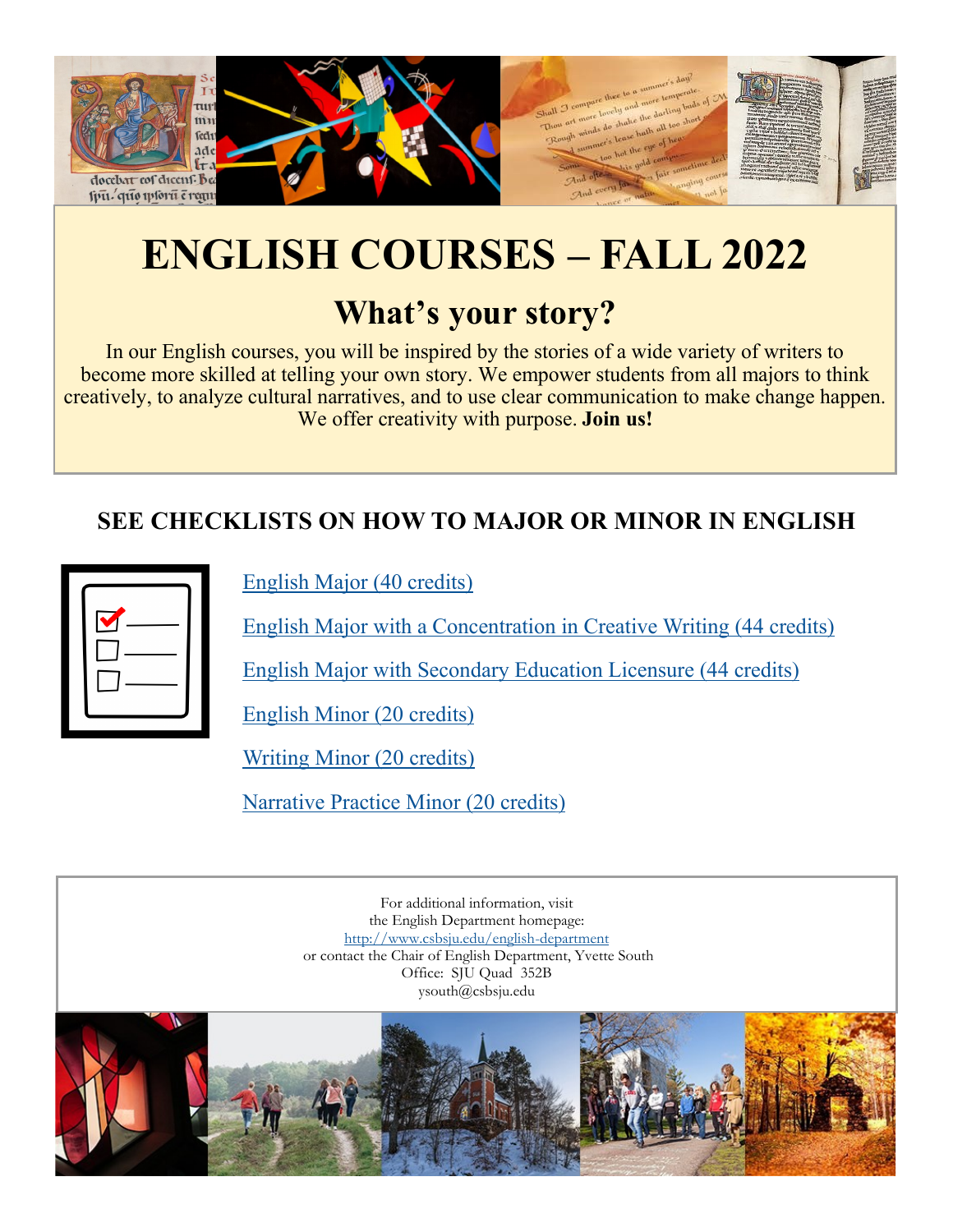#### **ENGLISH COURSES – FALL 2022**

#### **ENGL 111A— Intro to Narrative Practice/Health**

| C. Bolin   | TR. | $9:35-10:55$ am      |
|------------|-----|----------------------|
| E. Johnson |     | MWF $10:20-11:15$ am |

#### **ENGL 111B— Intro to Narrative Practice/Business**

J. Kendall MWF 9:10-10:05 am

#### **ENGL 122F— Modern Irish Literature**

M. Harkins TR 9:35-10:55 am

#### **ENGL 124A— Narrative Identities**

E. Johnson MWF 8:00-8:55 am

#### **ENGL 124G— Border Crossings**

J. Harkins MWF 11:30 am-12:25 pm

#### **ENGL 206— Creative Writing: Clinical Encounters I**

C. Bolin TR 11:10 am-12:30 pm

#### **ENGL 213— Creative Writing: Poetry/Fiction**

R. Marston MWF 12:40-1:35 pm

#### **ENGL 222A— English Renaissance Literature**

M. Harkins TR 12:45-2:05 pm

#### **ENGL 279A— Literary Theory and Criticism**

L. Mancuso TR 11:10 am-12:30 pm OFFERED FALL ONLY

#### E**NGL 286— Intro to Film Studies**

L. Mancuso MWF 3:00-3:55 pm M 4:00-5:00 pm

#### **ENGL 311— Creative Nonfiction**

C. Malone MWF 9:10-10:05 am

#### **ENGL 382— Race and Ethnicity/American Lit**

C. Tourino TR 8:00-9:20 am

#### **ENGL 385L— American Environmental Lit**

K. Lyndgaard TR 9:35-10:55 am

#### **ENGL 386— Studies in Film**

| L. Mancuso | TR. | $2:20-3:40$ pm |
|------------|-----|----------------|
|            |     | $3:40-4:30$ pm |

#### **MUSC 378A — Punks and Rockers: Alienation in Rock Music and Literature**

C. Tourino TR 11:10-12:30 pm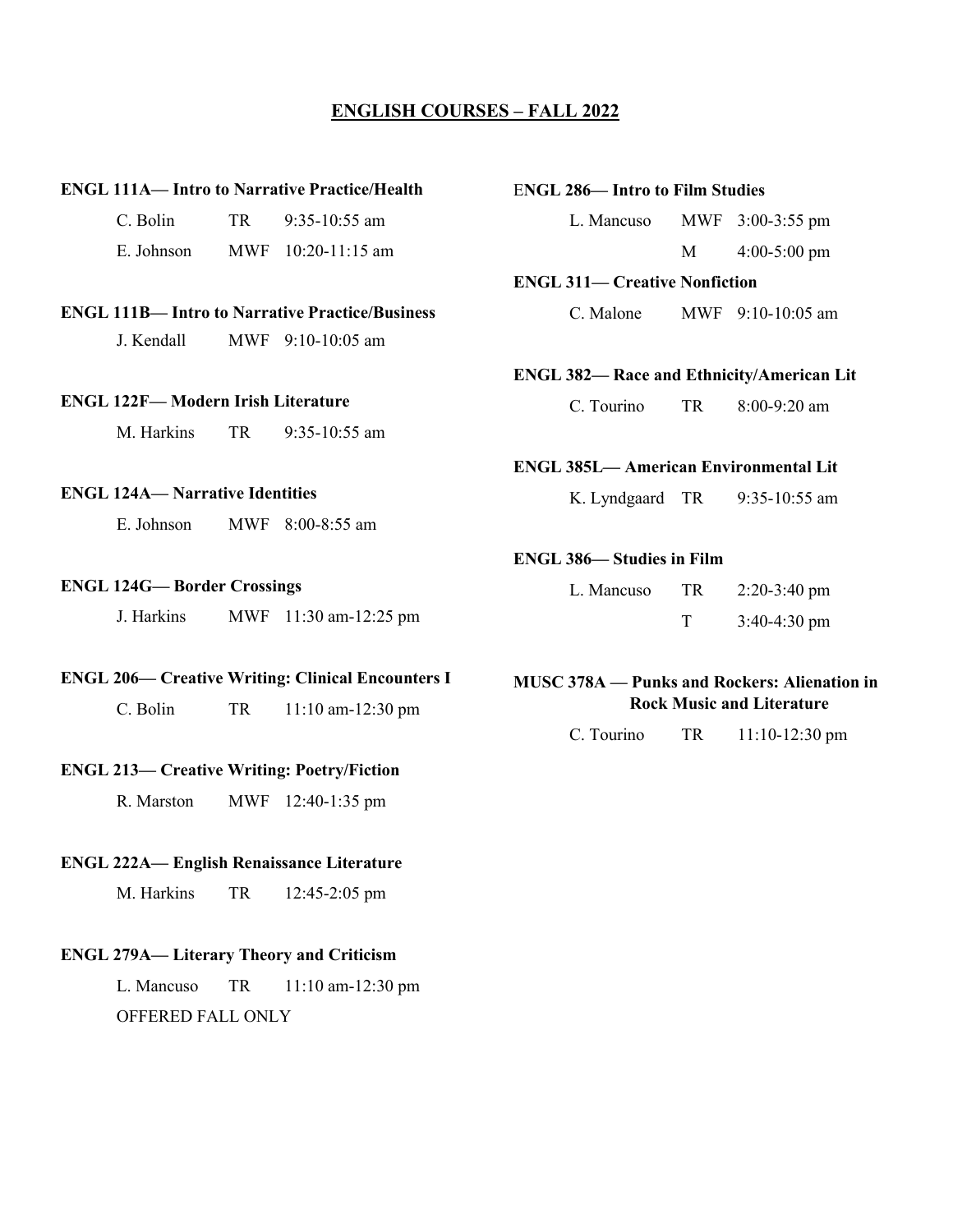#### **ENGL 111A—Introduction to Narrative Practice/Health**

#### *Designation: Cultural and Social Difference: Identity*

Introduction to Narrative Practice develops creative-writing skills in service of students' professional pursuits. Applying skills from creative-writing to their future careers allows students to develop their own imaginative lives, explore questions of identity, amplify underrepresented voices in their professional fields, and to develop programming utilizing creative-writing and close-reading to benefit their future colleagues, clients, and patients. This course employs communitybased experiential learning to meaningfully connect narrative practices to systems change outside of the classroom. For the experiential component of this course, students volunteer at St. Cloud Hospital. St. Cloud Hospital requires that all volunteers be vaccinated for COVID-19. Therefore, students in this course must be vaccinated for COVID-19.

#### **ENGL 111B—Introduction to Narrative Practice/Business**

#### *Designation: Cultural and Social Difference: Identity*

This course develops creative-writing skills in service of students' professional pursuits. Applying skills from creativewriting to their future careers allows students to develop their own imaginative lives, explore questions of identity, amplify underrepresented voices in their professional fields, and to develop programming utilizing creative-writing and close-reading to benefit their future colleagues, clients, and patients. This course employs community-based experiential learning to meaningfully connect narrative practices to systems change outside of the classroom.

#### **ENGL 122F—Modern Irish Literature**

#### *Way of Thinking: Human Experience*

#### *Designations: HM, Truth encounter*

This course will both hone and investigate our literary interpretive practices, focusing on some of the most inventive and influential literature to emerge from Ireland in the late nineteenth and twentieth centuries. We'll read both past masters and current practitioners of the literary arts (some in translation), including, W.B. Yates, Elizabeth Bowen, James Joyce, Flann O'Brien, Thomas Kinsella, Seamus Heaney, Evan Boland, Medbh McGuckian, Paul Muldoon, and Nuala Ni Dhomhnaill. We will pay particular attention to the way these and other writers imagine(d) their work in conversation with that of their peers, creating and complicating notions of cultural and artistic identity.

#### **ENGL 124A—Narrative Identities**

#### *Designation: Culture and Social Difference: Identity*

Women, men, and aliens. This sounds more like a reality tv show than a college class, but in fact, it is a popular culture course that offers students a way to explore their personal identities. Through the critical examination of novels, short stories, and movies, students will be asked to think about their own gendered, racial, and ethnic identities. This discussion-based class will also push students to examine the influence of society and culture on identity.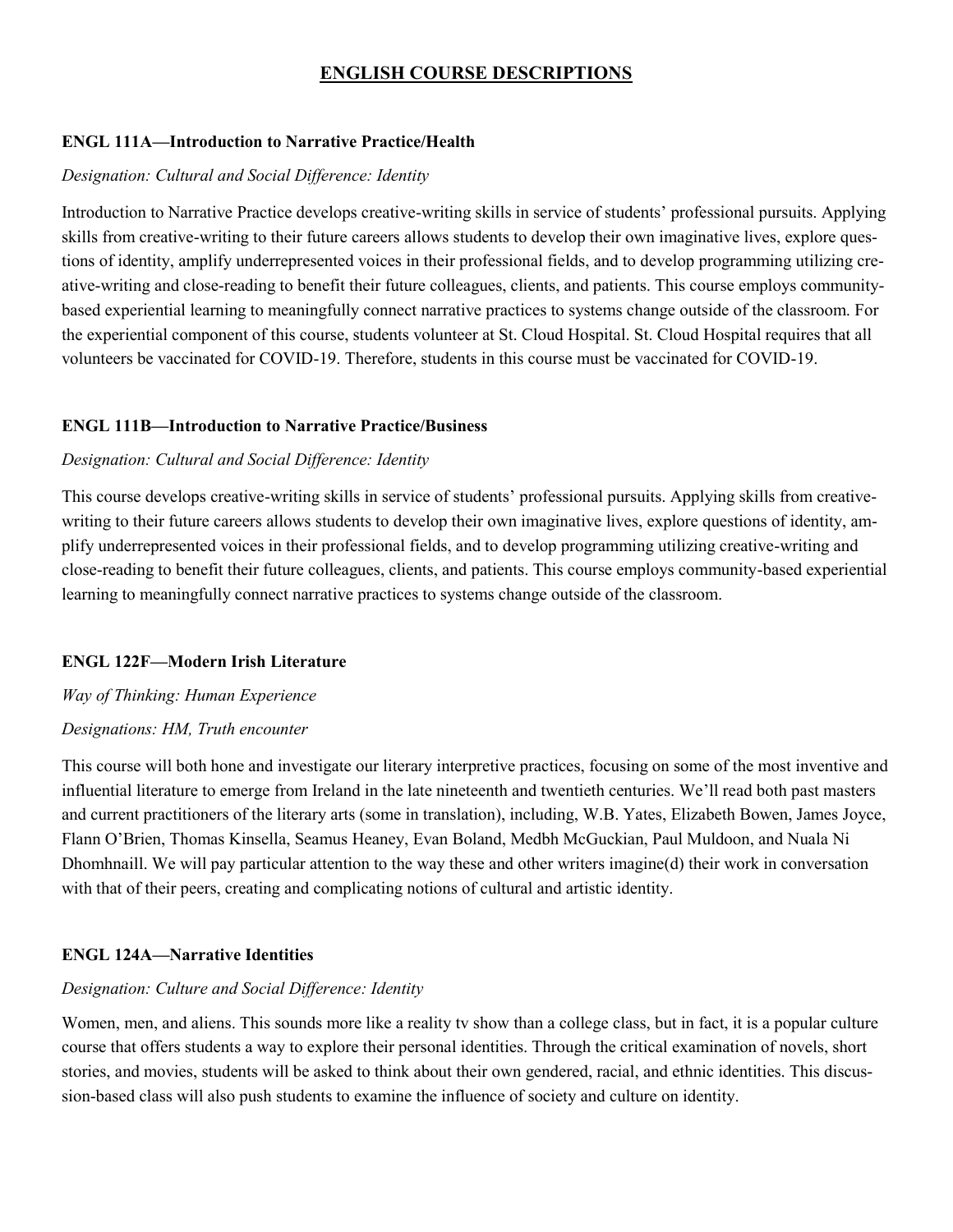#### **ENGL 124G—Border Crossings**

#### *Designation: Culture and Social Difference: Identity*

American news media is filled with stories surrounding current refugee crises, travel bans, and immigration debates. But what does it really mean for someone to cross the border into the United States? What narratives does literature and film provide for understanding the complex ways that border crossing affects human identity? This course explores stories about how people are transformed by crossing the United States border; and, how these changes relate directly to their gender, race, and ethnicity (and the way each of those may be perceived and valued in the United States). Through our reading, we will endeavor to better understand social constructions of gender, race, and ethnicity, and to what degree those identities may be assigned or chosen. We will foster awareness of how dominant group features such as whiteness, heterosexuality, and citizenship status interplay with intersectional aspects of identity in meaningful and transformative ways. Our work in the course will lead us to understand power dynamics surrounding the constructions and impositions of identity within United States culture.

#### **ENGL 206—Creative Writing: Clinical Encounters I**

#### *Way of Thinking: Artistic Expression*

#### *Designations: FA, EL, Experiential Engagement*

English 206 is a year-long, creative-writing course for pre-health science majors, which offers a sustained, clinical experience. Students learn to guide patients through creative-writing exercises at local clinics, while developing their own writing lives. This course helps future clinicians learn to communicate with precise imagery and metaphors, while revealing connections between the practice of medicine and the arts of poetry and fiction. Additionally, this course helps students see "patients" as people who are not defined by their diseases while increasing students' capacity for working with ambiguity (moral, creative, and narrative).

#### **ENGL 213—Creative Writing: Fiction and Poetry**

#### *Way of Thinking: Artistic Expression*

#### *Designations: Truth encounter, Artistic Engagement*

In Creative Writing: Fiction and Poetry, we will delve deeply into the act of writing. We will explore poetry and fiction through the reading of published work and the writing (and revising) of poems and stories. We will discuss language, voice, and form. We will investigate how poems and stories work. And, most importantly, we will write. A LOT. The class will include daily writing exercises, discussion of craft, and writing homework, as well as larger creative projects in poetry and fiction. The class will enable you to participate in a community of writers, situate yourself in a tradition of other writings, and practice the important and exciting art of revision. Together we will create a space where imagination, play, and exploration through language take precedence in our daily lives and keep us present in the world.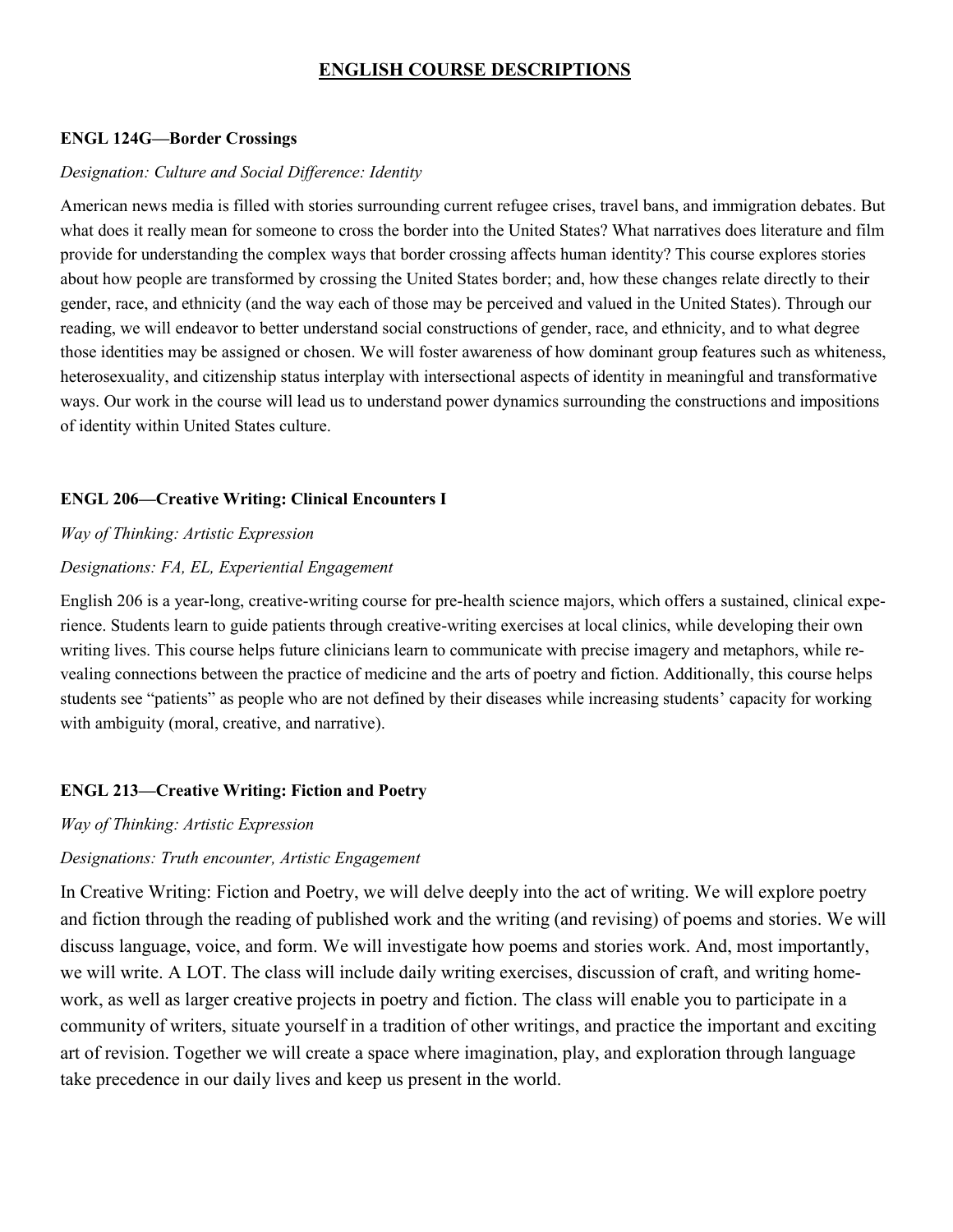#### **ENGL 222A—English Renaissance Literature**

#### *Way of Thinking: Human Experience*

#### *Designations: Truth encounter*

From the 1580's to the 1680's England experienced an unprecedented literary renaissance, as writers resurrected and reimagined classical literary forms to fit new cultural, political, and social pressures. We'll read and consider texts within this historical content, from the sonnet sequences of Lady Mary Wroth and Sir Philip Sidney, to epics such as Edmund Spenser's The Faerie Queene and John Milton's Paradise Lost, pastoral and country house poems by Aemilia Lanyer, Ben Johnson, and Andrew Marvell, the religious lyrics of John Donne and George Herbert, the occasional verse of Mary Herbert and Katherine Philips, and the Restoration era work of John Wilmot (the Earl of Rochester) and Aphra Behn.

#### **ENGL 279A—Literary Theory and Criticism**

*Way of Thinking: Human Experience*

#### *Designation: Truth focus*

My approach to the study of critical theory echoes Charles Lemert's assertion "Social Theory is a basic survival skill." From Karl Marx's revolutionary vision of the state to Donna Harraway's revolutionary vision of female identity, this course will explore some of the theoretical work that has sought to define connections between the material conditions of human lives and the institutions and domains that people negotiate daily. The course will follow a general trajectory from formalist thought through structuralism to contemporary cultural studies, and it will aim to introduce students to theoretical work based in several perspectives: history, identity politics, psychoanalysis, post-Marxism, gender studies, cultural studies, and class studies among them. These theories will rock your reading world. Trust me.

Lively and focused discussion is central to this course. Requirements include excellent preparation (reading and notes), lively participation in and leadership discussions, 5 one-page analysis sketches, and theoretically-informed literary essay, on a poem/fiction/film text of your choice. 

\**THIS IS A REQUIRED ENGLISH COURSE AND WILL ONLY BE OFFFERED IN THE FALL SEMESTER.*

#### **ENGL 286—Introduction to Film Studies**

*Way of Thinking: Human Experience*

#### *Designations: HM, Truth encounter*

Welcome to Film Heaven: An Introduction to Active Spectatorship. In film heaven, we will go beyond the level of ―two thumbs up and will work toward a more theoretical and historical understanding of Hollywood film and film history. Students will gain an understanding of the history of film in the U.S. and abroad, and we will look at aesthetic and technical aspects of filmmaking. Students will also become familiar with film terminology. 2G2BT.

We will watch many cinema masterworks in the course of the semester, and there will be a lab scheduled for this purpose. We will also read film theory, reviews, and other texts to broaden our understanding of the medium and its genres. Attendance at film lab is mandatory.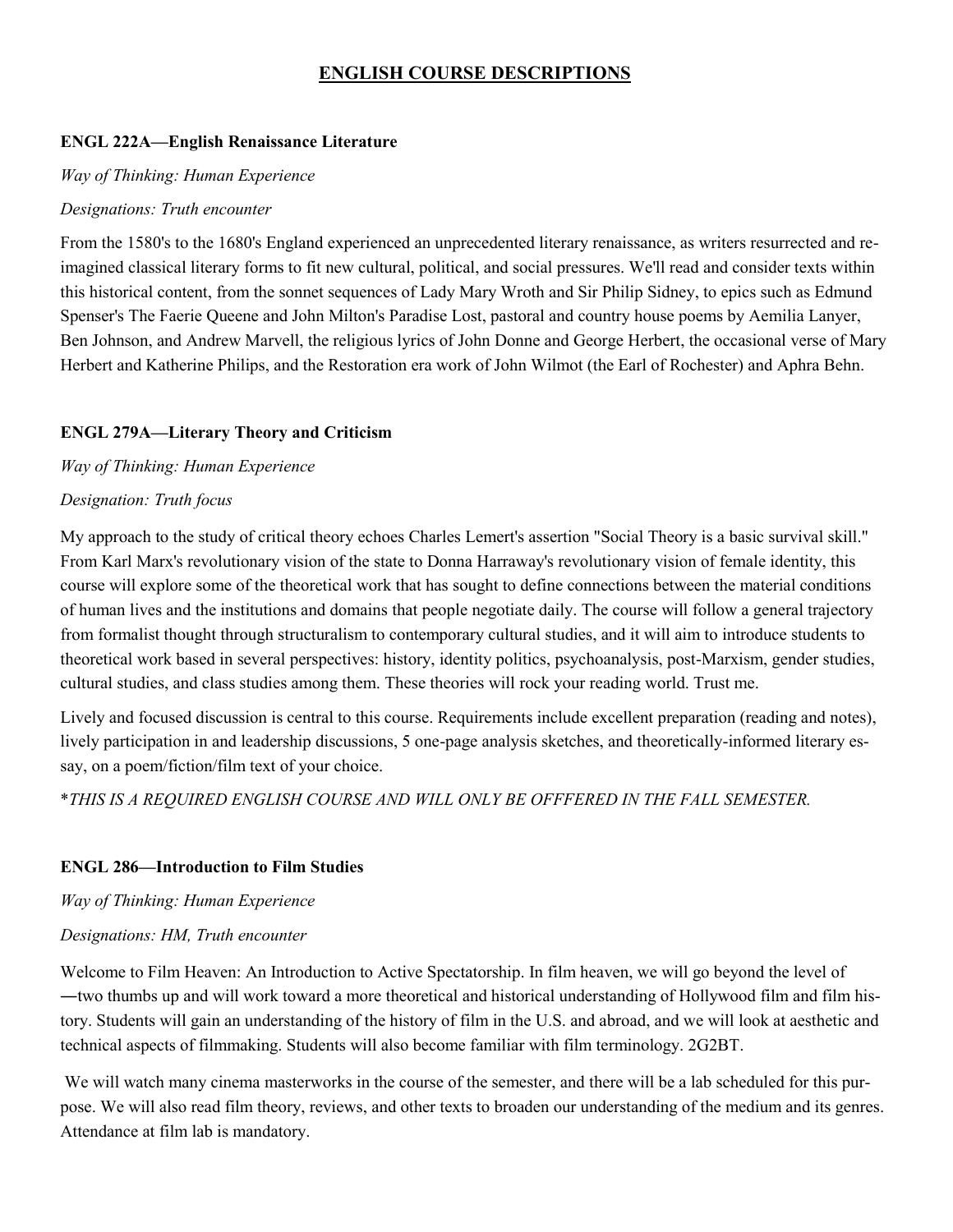#### **ENGL 311—Creative Nonfiction**

#### *Way of Thinking: Artistic Expression*

#### *Designations: Truth focus*

The word "essay" comes from the French verb that means "to try." In this course, we'll experiment with prose writing, trying a range of strategies for developing ideas in essay form. We'll strive to write powerfully and economically, in prose that speaks with a human voice, and we'll aim to write essays that reward both reader and writer with discovery.

To reach these goals, students will write frequent essays, will participate in small-group conferences on an early draft of each paper, and will have opportunities to re-see and re-write. The essays in our anthology provide models of fine writing from several different fields; we'll use those essays to stimulate thought, discussion, and writing. At the end of the semester, students will assemble a portfolio of their writing.

Prerequisite: Completion of First-year Seminar and sophomore standing.

#### **ENGL 382—Race and Ethnicity in American Literature**

#### *Designation: Culture and Social Difference: Systems*

This course is a consideration of Modern American Literature with a special focus on issues of race and ethnicity, both in texts written by members of groups marked by racial or ethnic "difference," and in texts by white writers whose projections about race and ethnicity have inspired important debates in the field. We will also explore how these issues play out in both fancy literary texts of high seriousness as well as in popular fictions. Our readings will be anchored and inspired by one or two seminal works of theory. Class, gender, and sexuality will also be important categories in this course. Authors may include James Weldon Johnson, F. Scott Fitzgerald, Nella Larsen, William Faulkner, Ralph Ellison, Jerome Robbins, Philip Roth, Mario Puzo, Ayad Akhtar, Claudia Rankine, and Young Jean Lee.

#### **ENGL 385L—American Environmental Literature**

#### *Way of Thinking: Human Experience*

#### *Designation: Justice encounter*

This course explores the long history of American writing about nature and the environment, with particular attention to questions of the human place in nature. Some of this literature is about exploration—what is out there? Some of this is about the utility of nature—what can we do with vast forests, grasslands, or rivers? But the most interesting examples are often about what we can learn from nature and what obligations we may have to non-human life—what is our place in nature? The styles and traditions of American nature/environmental writing have changed dramatically over time and today are quite diverse, incorporating at times elements of philosophy, theology, ethics, science, economics, politics, and art. Through reading, thinking, and discussing, and writing critically about a wide range of texts from various genres, students will gain an appreciation for the depth of the American literary approach to nature and will actively engage such writing from a variety of approaches including historical analysis, ecocriticism, and ethical reasoning.